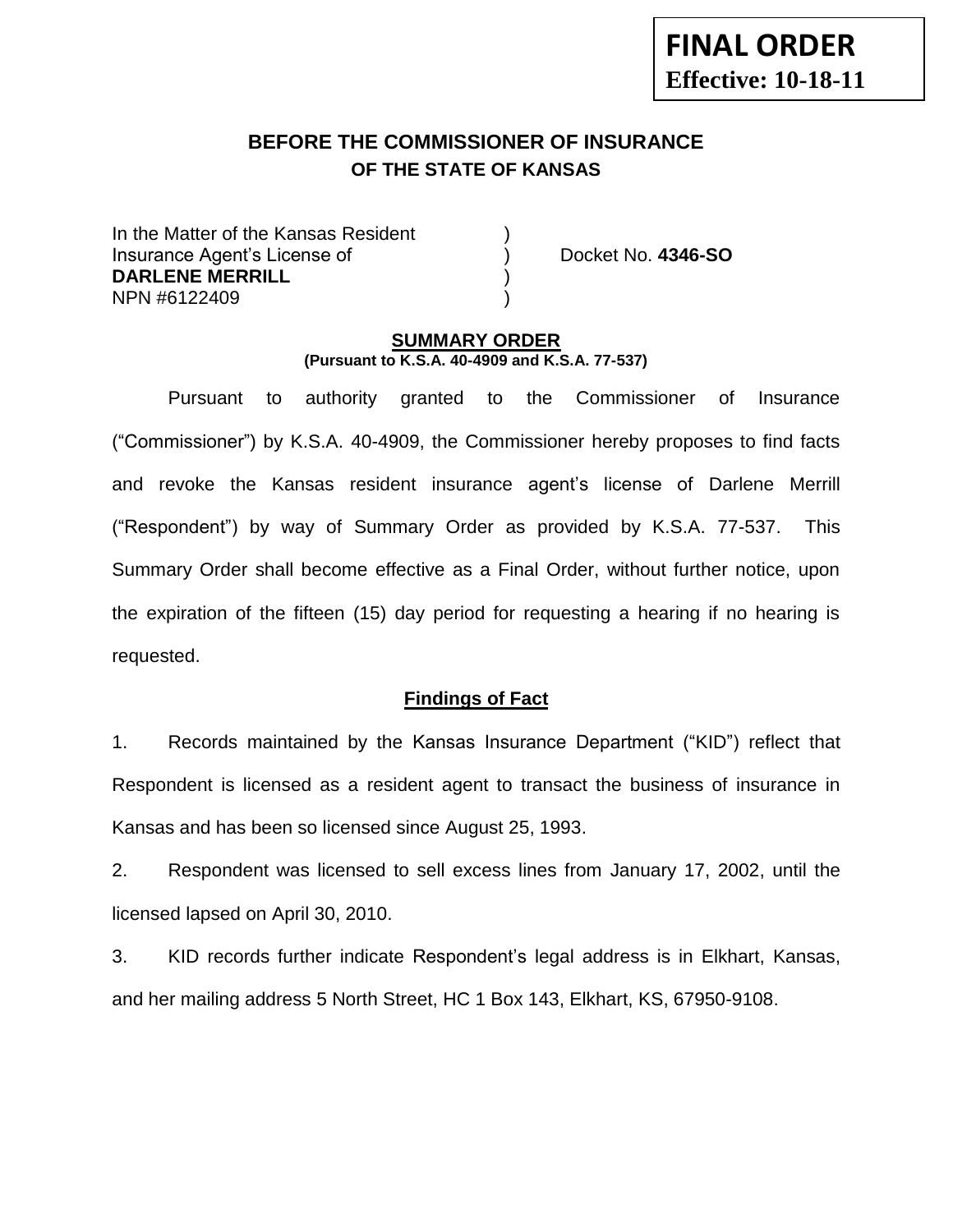4. Following investigation, the Commissioner has no reason to believe that protection of the public interest requires the Commissioner to give notice and opportunity to participate to anyone other than the respondent.

5. Following investigation, the Commissioner finds evidence sufficient to support the following findings of fact:

6. On July 11, 2011, KID staff served Respondent with a Summary Order assessing a monetary penalty of one hundred dollars (\$100) for Respondent's failure to file an annual statement pertaining to sales of excess lines insurance as required by K.S.A. 40- 246c.

7. The Summary Order gave notice of Respondent's right to request a hearing, the time allowed for doing so, and the person to be served with the request.

8. The Summary Order also gave notice that if Respondent did not request a hearing within the time allowed, the order would become a final order.

9. Respondent did not request a hearing, and the Summary Order was filed as a final order on July 29, 2011.

10. When Respondent had not paid the penalty, KID staff wrote to respondent on August 25, 2011, at her address of record, reminding her of the obligation and giving notice that action could be taken against her agent's license if the penalty remained unpaid.

11. The letter was not returned, and to date, Respondent has not paid the penalty.

12. To date, Respondent has not filed excess lines statement for 2010.

2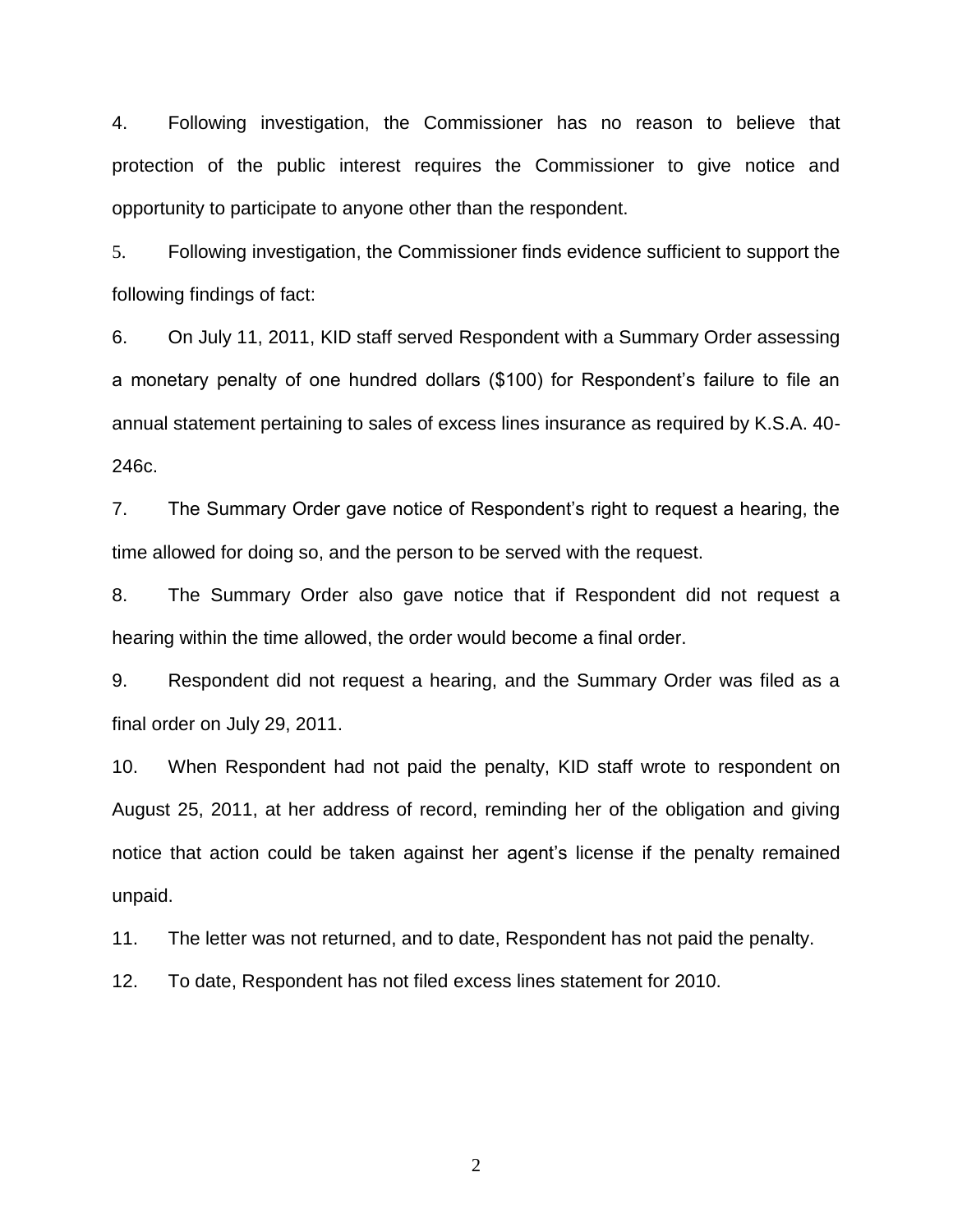#### **Applicable Law**

13. "Each licensed [excess lines] agent shall file with the commissioner on or before March 1 of each year a statement on a form prescribed by the commissioner, accounting for the gross premiums upon all policies written on risks situated in this state up to January 1 in each year for the year next preceding and the licensee shall transmit to the commissioner, with such affidavit or statement, a sum equal to 6% of the gross premiums upon all policies procured by such agent on risks situated in this state written under the provisions of this act." K.S.A. 40-246c.

14. K.S.A. 40-4909(a) provides, in relevant part: "The commissioner may deny, suspend, revoke or refuse renewal of any license issued under this act if the commissioner finds that the applicant or license holder has: . . . (2) Violated: (A) Any provision of chapter 40 of the Kansas Statutes Annotated, and amendments thereto, or any rule and regulation promulgated thereunder; [or] (B) any subpoena or order of the commissioner; . . .. " K.S.A. 2010 Supp. 40-4909(a).

15. In addition, the Commissioner may revoke any license issued under the Insurance Agents Licensing Act if the Commissioner finds that the interests of the insurer or the insurable interests of the public are not properly served under such license. K.S.A. 2010 Supp. 40-4909(b).

#### **Conclusions of Law**

16. The Commissioner has jurisdiction over Respondent as well as the subject matter of this proceeding, and such proceeding is held in the public interest.

17. The Commissioner finds that Respondent's agent license may be revoked pursuant to K.S.A. 40-4909(a)(2)(B) because Respondent has violated an order of the Commissioner.

18. The Commissioner finds that Respondent's agent license may be revoked pursuant to K.S.A. 40-4909(a)(2)(A) because Respondent has violated K.S.A. 40-246c

3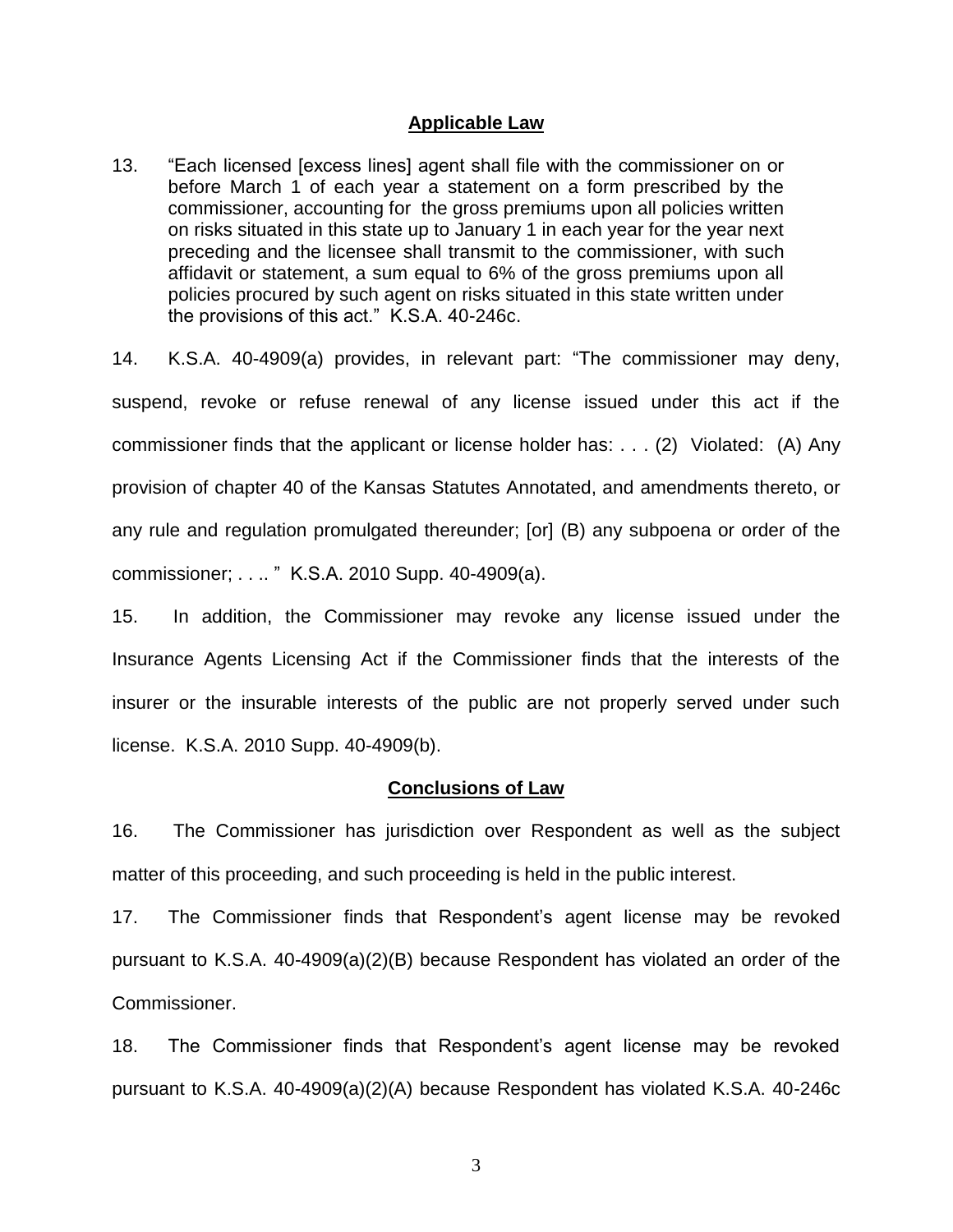by failing to file the required statement for 2010 by the deadline, and those violations have continued to date.

19. Further, the Commissioner concludes, because of Respondent's failure to pay the penalty or file the reports after the August 25, 2011, letter, that the violations were knowing and intentional.

20. Based on the foregoing findings, the Commissioner concludes that sufficient grounds exist for the revocation of Respondent's insurance agent's license pursuant to K.S.A. 40-4909(a).

21. The Commissioner further concludes Respondent's license should be revoked pursuant to K.S.A. 40-4909(b) because such license is not properly serving the interests of the insurer and the insurable interests of the public.

22. Based on the facts and circumstances set forth herein, it appears that the use of summary proceedings in this matter is appropriate, in accordance with the provisions set forth in K.S.A. 77-537(a), in that the use of summary proceedings does not violate any provision of the law, the protection of the public interest does not require the KID to give notice and opportunity to participate to persons other than Respondent, and after investigation, KID believes in good faith that the allegations will be supported to the applicable standard of proof.

**IT IS THEREFORE ORDERED BY THE COMMISSIONER OF INSURANCE THAT** the Kansas non-resident insurance agent's license of **DARLENE MERRILL** is hereby **REVOKED. It is further ordered,** that **DARLENE MERRILL** shall **CEASE and DESIST** from the sale, solicitation, or negotiation of insurance, directly or indirectly doing any act toward the sale, solicitation, or negotiation of insurance, and/or receiving

4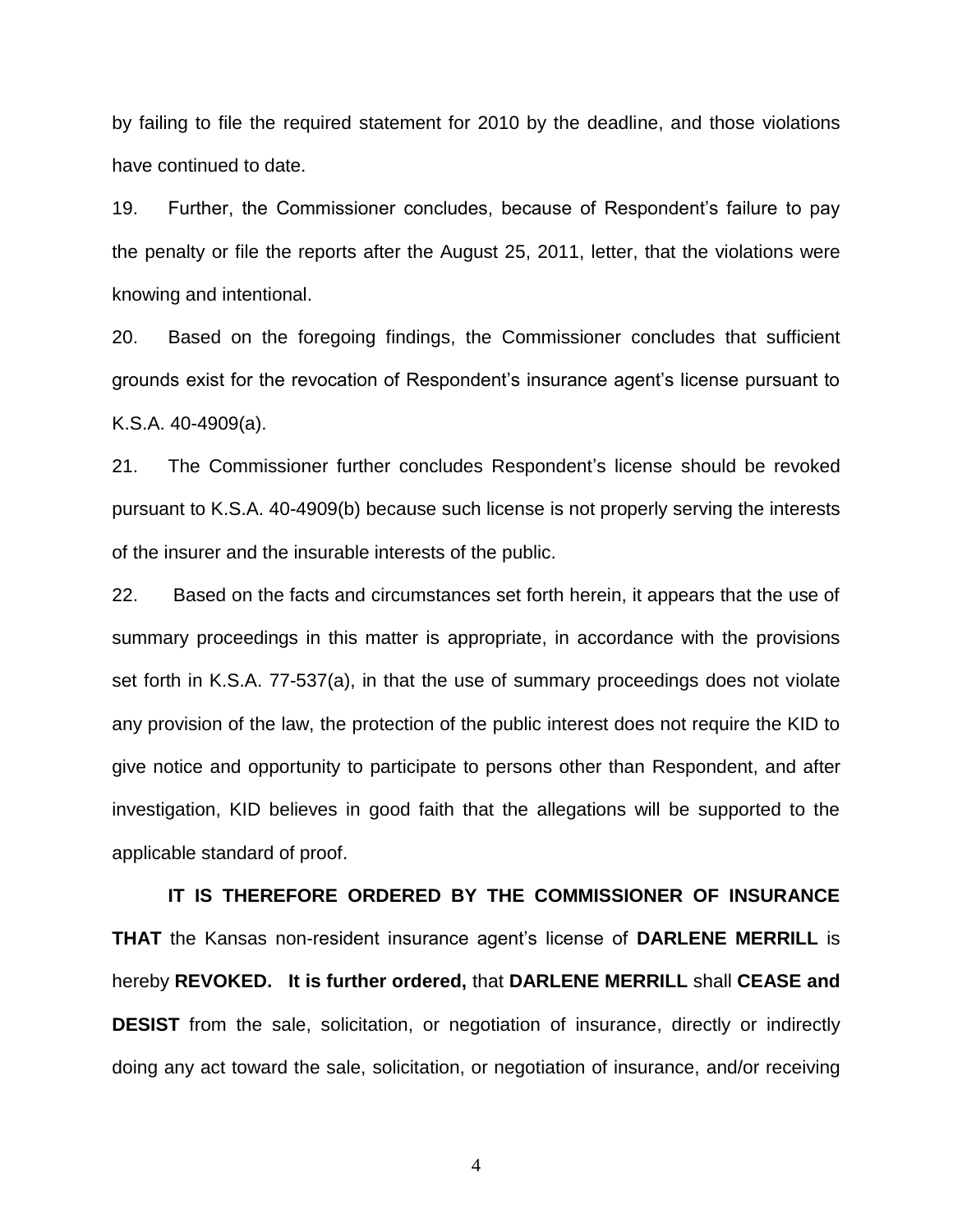compensation deriving from the sale, solicitation, or negotiation of insurance conducted

on and after the effective date of revocation.

## **IT IS SO ORDERED THIS \_\_23rd\_\_ DAY OF SEPTEMBER 2011, IN THE CITY OF TOPEKA, COUNTY OF SHAWNEE, STATE OF KANSAS.**



/s/ Sandy Praeger Sandy Praeger Commissioner of Insurance

BY:

\_/s/ Zachary J.C. Anshutz\_\_\_\_\_\_\_\_\_\_ Zachary J.C. Anshutz General Counsel

### **NOTICE OF RIGHTS TO HEARING AND REVIEW**

**Within fifteen (15) days of the date of service of this Summary Order, Respondent** may submit a written request for a hearing pursuant to K.S.A. 77-537 and K.S.A. 77-542. Any request for a hearing should be addressed to the following:

Zachary J.C. Anshutz, General Counsel Kansas Insurance Department 420 S.W. 9<sup>th</sup> Street Topeka, Kansas 66612

If a hearing is requested, the Kansas Insurance Department will serve notice of the time and place of the hearing and information on procedures, right of representation, and other rights of parties relating to the conduct of the hearing.

**If a hearing is not requested in the time and manner stated above, this Summary Order shall become effective as a Final Order upon the expiration of time for requesting a hearing.** In the event Respondent files a Petition for Judicial Review, pursuant to K.S.A. 77-613(e), the agency officer to be served on behalf of the Kansas Insurance Department is

Zachary J.C. Anshutz, General Counsel Kansas Insurance Department 420 S.W.  $9<sup>th</sup>$  Street Topeka, Kansas 66612